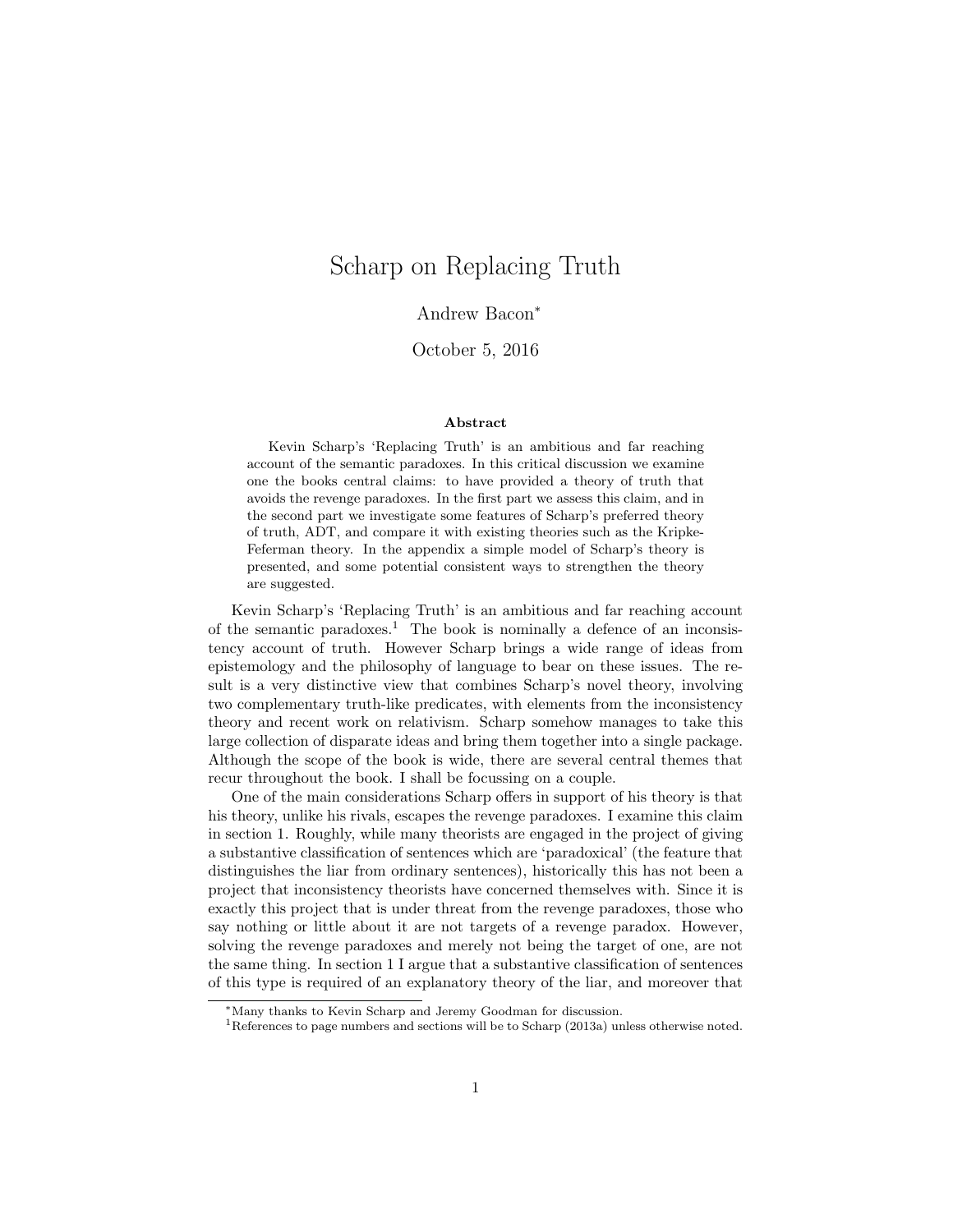Scharp doesn't achieve this with his own fairly schematic notion of 'safeness', which he uses to classify the paradoxical sentences.

Another central component of Scharp's book is his distinctive formal theory, ADT, that governs two predicates that are intended to replace the inconsistent concept of truth. In section 2 I contrast it with a better known theory, the Kripke-Feferman theory, and in section 3, argue that Scharp's system is exceedingly weak and uninformative by comparison. Unfortunately Scharp doesn't provide us with an underlying picture of descending and ascending truth that would guide us toward a better theory. These problems, I suggest, ultimately indicate that a theory based on an antecedently understood picture of truth, such as the Kripke-Feferman theory, might be more suited to Scharp's purposes.

## 1 Diagnoses and revenge

The naïve concept of truth at least appears to be governed by the  $T\text{-}schema$ <sup>2</sup>

T.  $P'$  is true if and only P

By now we should all be familiar with problems that beset this naïve conception. If  $L$  is the sentence 'L is not true', then by substituting  $L$  into T and applying Leibniz's law we can infer that  $L$  is true if and only if it isn't. If we furthermore assume the classical laws of logic we can derive from this any conclusion we like.

Something has clearly gone wrong somewhere. But saying where it went wrong is only half the problem. It is surely also important that we say something about why it went wrong. Inconsistency theories have traditionally concerned themselves with answering the second question, leaving logicians to answer the first (see Chihara (1979), p590-591). According to the inconsistency theory the concept of truth is governed (in some sense or other) by inconsistent rules. Abstracting from the specifics, the idea is that these rules are so closely tied to the meaning of the word 'true' that it is no surprise that those employing the concept are disposed to find instances of T attractive. Of course this response is not satisfactory without a general story about where derivations like these go awry – some kind of formal theory of truth – and one of Scharp's goals is to 'get in the game' and provide a response to the first question that is congenial to the diagnosis in terms of inconsistency.<sup>3</sup>

It is worth pointing out that it is also unsatisfactory to only meet the first challenge. It would not do to point out the step in the derivation of absurdity that you reject and say nothing more. One also wants a picture of what's going on with liar-like sentences which predicts that you wouldn't expect T to hold in the problematic cases – some illuminating background picture that makes clear which part of the naïve picture breaks down and why. (We'll have more to say about this later.)

<sup>2</sup>Here, and elsewhere, the 16th letter of the alphabet is to be substituted for a declarative sentence of English both when it appears in quotation marks and without.

<sup>&</sup>lt;sup>3</sup>See Scharp's response to Beall and Priest's objections to the inconsistency theory in Scharp (2013b).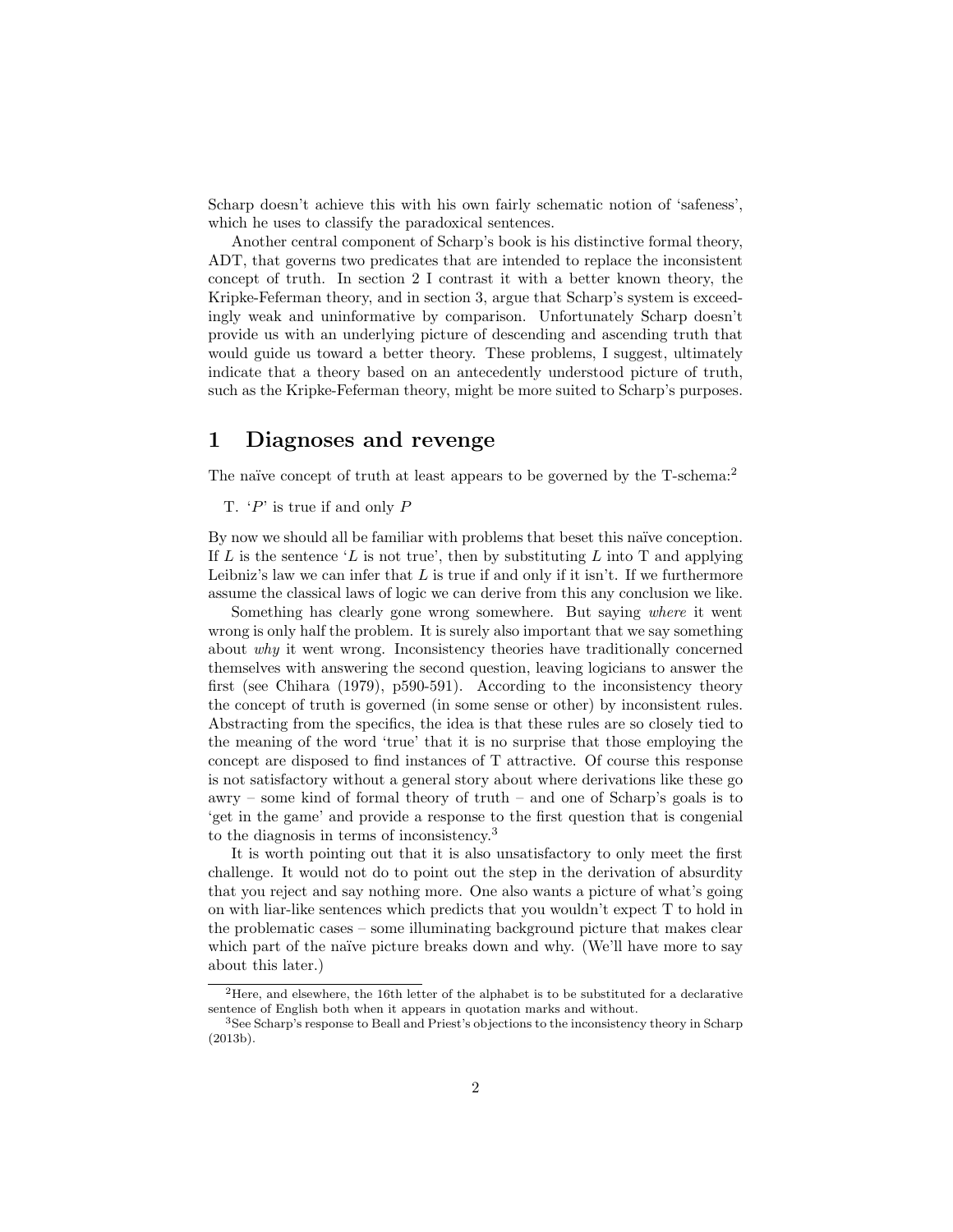Now, one the key themes of Scharp's book – one of the main arguments in favour of his own version of the inconsistency theory over his rivals – is that, unlike these rival theories, Scharp's account addresses and ultimately does not fall afoul of the revenge paradoxes. Before we assess this contention, then, it is worth getting clear on exactly how the revenge paradoxes end up entering into the story, either within an inconsistency account of truth or otherwise.<sup>4</sup>

The standard recipe for revenge goes something like this. In the process of addressing the second question – of providing a diagnosis of the paradoxes – one often attempts to identify some feature of the liar sentence that is shared by other problematic instances of T (instances involving the Curry sentence, liar pairs, Yablo's paradox, and so on), but not shared with the unproblematic instances of T (instances such as 'snow is white',  $1+1=5$ ' and so on). Extant examples of this strategy include the claim that the bad instances of T involve sentences that are ungrounded (Kripke (1975)), fail to express a proposition (e.g. Prior (1961)), are context sensitive in certain ways (e.g. Burge (1979)), have been introduced by impredicative definitions (Russell (1903)), are semantically indefinite (McGee (1990)) or are semantically unstable (e.g. Gupta and Belnap  $(1993)$ .<sup>5</sup> In each case one can construct a revenge sentence R which says of itself that it is either untrue or has the status in question. The assumption that the sentence doesn't have the problematic status leads directly to contradiction.<sup>6</sup> So we can prove that  $R$  doesn't have the status; and so, of course,  $R$  either doesn't have the status or is untrue. But then we have just proven R itself.<sup>7</sup> It seems that if one attempts to diagnose the paradoxes this way, one has to assert sentences that, like the liar, have the very status alleged to be problematic.

Note, however, that traditional inconsistency theories of truth tend not to spend much time on the project of characterising the problematic sentences: finding that feature of the liar that distinguishes it from those sentences to which disquotational reasoning straightforwardly applies. Rather they focus on explaining why we find T so seductive. It is therefore not straightforward to run a revenge paradox on the inconsistency theorist, because we have nothing playing the role that, say, groundedness plays in Kripke's theory.

The cost of this apparent victory is that this leaves us lacking an informative characterisation of the problematic instances of T. Although we have a story

<sup>&</sup>lt;sup>4</sup>A word of caution: in the literature on the liar there is a cluster of very closely related problems that get labelled the 'revenge paradox' by different people. In the following I focus on revenge paradoxes that arise when one introduces vocabulary for the purposes of diagnosing the semantic paradoxes (see Bacon (2015)). Scharp doesn't focus explicitly on this aspect of the revenge paradoxes, and so his discussion of revenge is slightly more narrow than I think it should be. At any rate, the problems I'm highlighting here need addressing whether or not one calls them 'revenge'.

<sup>5</sup>The above theories all characterise the problematic instances by a restriction on the sentences appearing on the left-hand side of T. In Bacon (2015) I suggest that we should be using a classification that restricts on the right-hand side: a distinction that would be drawn using an operator rather than a predicate expressing a property of sentences.

<sup>6</sup> If it didn't have the status then we'd be able use T (since it's not liar like) and conclude that  $R$  is true if and only if it's either untrue or doesn't have the status. Under the assumption that it doesn't have the status this is of course impossible.

<sup>7</sup>See Bacon (2015) for discussion and a more rigorous version of the argument.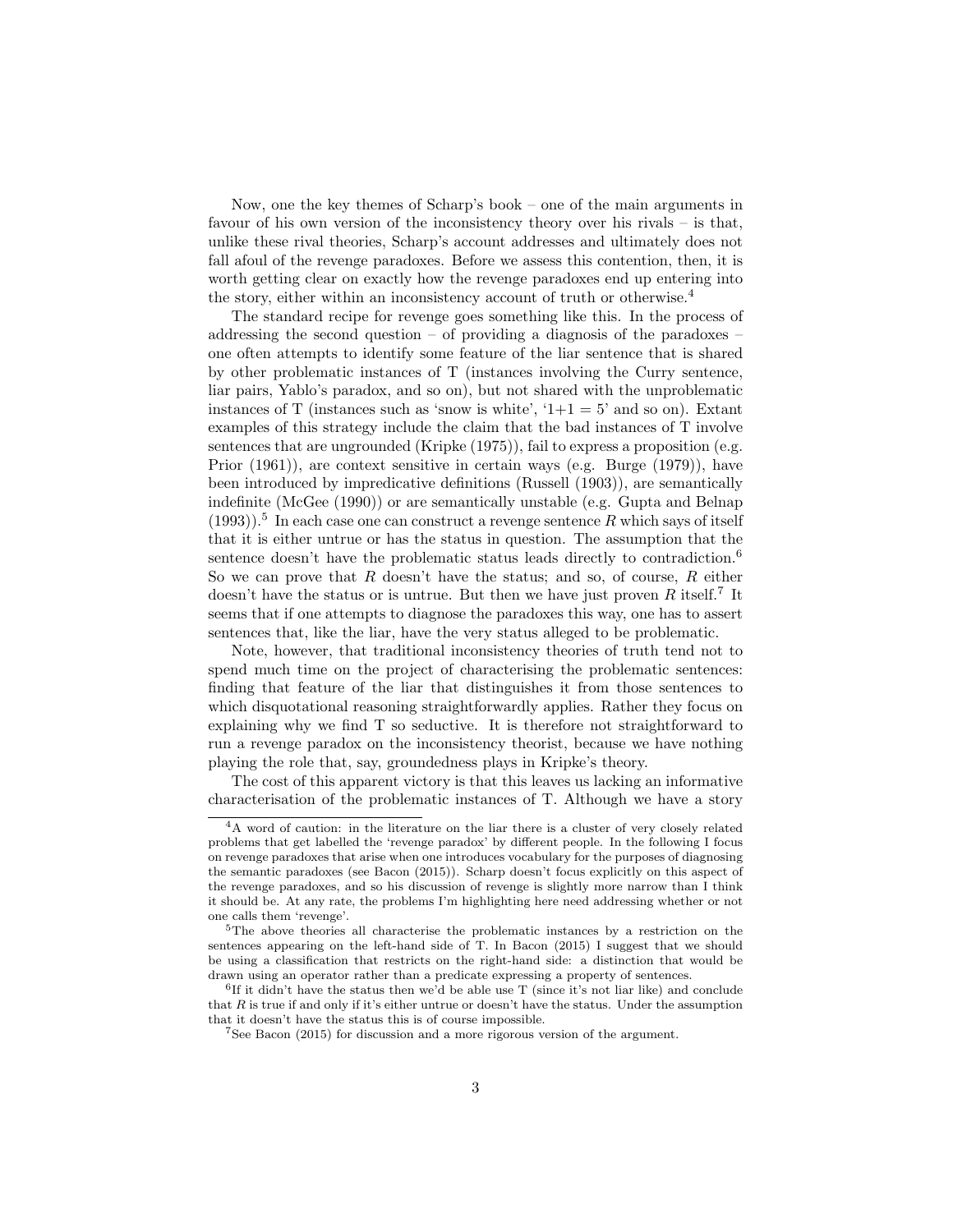about how things went wrong, this theory says nothing predictive about when things will go wrong. The crucial question, then, is whether we really needed such a classification in the first place. Is it sufficient to simply state that T is at fault, but stop short of giving a characterisation of the instances of T are at fault?

In my view some kind of informative classification of this sort is required of an explanatory theory of the paradoxes. To see why, consider the following sentence:

 $(L^*)$  Either  $L^*$  isn't true or 'snow is white' isn't true and snow is white

Two further instances of  $T +$  Leibniz's law gives us:

- 1. 'Snow is white' is true if and only if snow is white.
- 2.  $L^*$  is true if and only if either  $L^*$  isn't true or 'snow is white' isn't true and snow is white

Neither of these two instances of T are inconsistent on their own, however from both together one can prove a contradiction. A predictive theory of the liar ought to tell us which instance is causing the problem.

Most of the theories listed earlier tell us which instance to reject. Unsurprisingly, they all deliver the verdict that it's 2. The grounding theorist, for example, can point out that  $L^*$  is ungrounded, whereas the sentence 'snow is white' is not: the latter bottoms out in non-semantic facts, whereas the former does not. The revision theorist can point out that  $L^*$  is semantically unstable in the sense of Gupta and Belnap (1993), so we should favour 1 over 2. And so on.

But which instance does the inconsistency theory predict we should reject? One could point out that  $L^*$  contains a word whose constitutive rules are inconsistent – the word 'true' – whereas 'snow is white' does not. This will clearly not do, however, because there are pairs of instance of T analogous to 1 and 2 where it is clear which instance to reject, but where both contain the word 'true'. Consider the sentence  $L^{**} =$  'either  $L^{**}$  isn't true or "snow is white' is true' isn't true and 'snow is white' is true' and the corresponding two instances of T:

- 1 0 . "Snow is white' is true' is true if and only if 'snow is white' is true.
- 2'.  $L^{**}$  is true if and only if either  $L^{**}$  isn't true or "snow is white' is true" isn't true and 'snow is white' is true.

Where the grounding theory, for example, predicts we should relinquish  $2'$ , the above proposal classifies both in the same way since both instances concern sentences containing the word 'true'. (Nor would it do to suggest that the bad instances of T be inconsistent: both  $1'$  and  $2'$  are consistent on their own; it is only together that they're inconsistent.)

So while it is certainly true that one cannot flatfoodedly run the revenge paradoxes against inconsistency theories of truth, it is primarily because it is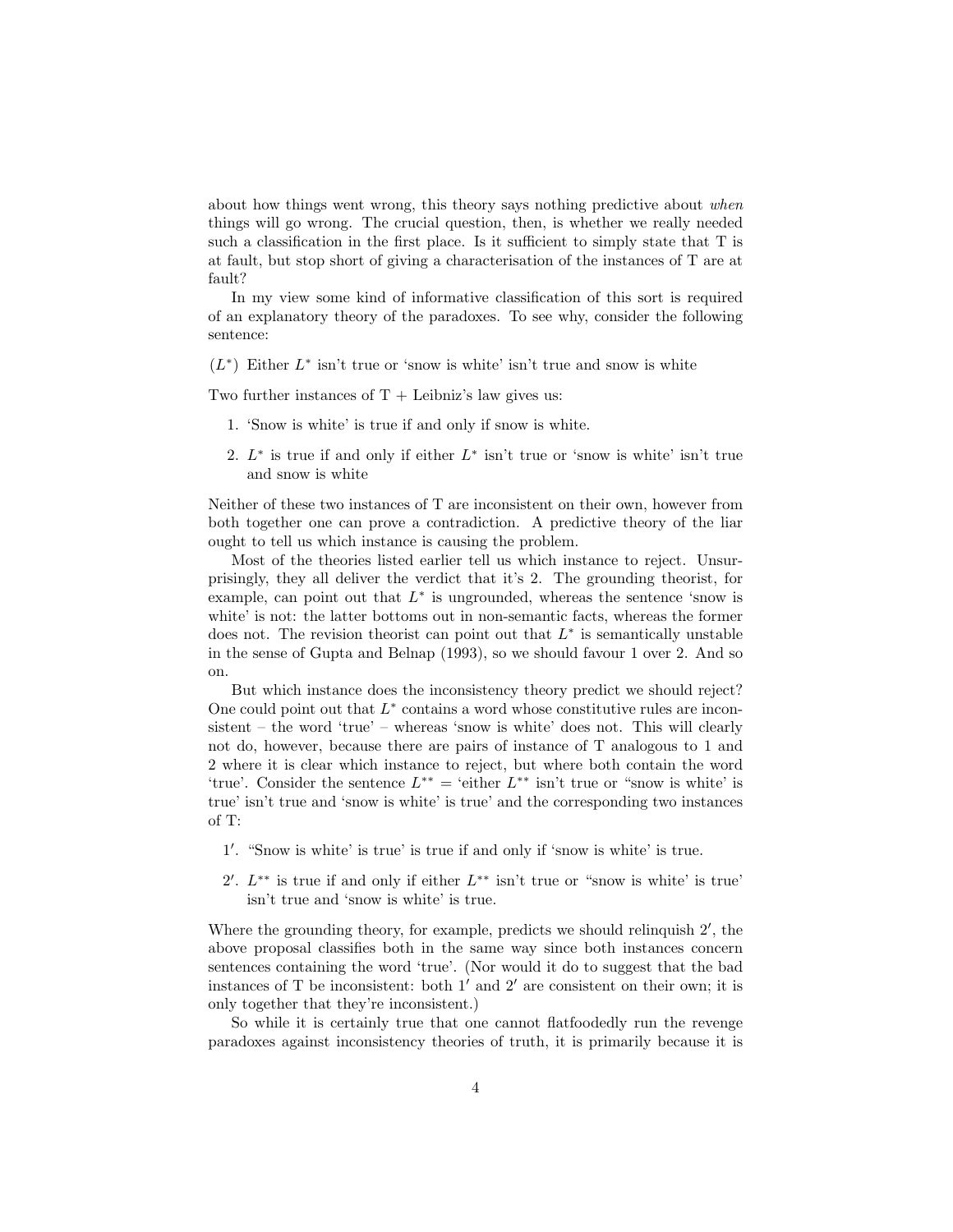unclear how they resolve the question of *which* instance of T must be rejected; simply noting that the word 'true' has constitutive principles that are inconsistent does not answer this.

In this sense, the accounts of Chihara (1979) and other similar inconsistency theories, cannot really be said to avoid the revenge paradoxes. They are merely not engaging in the kind of project to which revenge style objections are usually directed.

How, then, does Scharp's claim that his own theory avoids the revenge paradoxes bear on this? On this point Scharp offers something more than the basic inconsistency theory delivers: he provides us with a formal theory, that contains something he calls a 'safety' predicate, which plays something like the role described above in classifying sentences into problematic and unproblematic. A safe sentence, according to Scharp, is a sentence to which one can apply disquotational reasoning. Moreover, Scharp's theory of safety is consistent: he shows that one cannot derive any contradictions from his theory of safeness and truth. In particular there are revenge sentences involving the safety predicate, but one cannot derive any contradictions from them. (What happens to the revenge argument we gave earlier? It turns out that the theory proves of some of its theorems that they are unsafe; however since safety is a technical notion that Scharp takes as primitive it is hard to assess whether this result is problematic or  $not.^8$ )

Perhaps, then, we can answer our challenge by arguing that one of  $L^{**}$  or "snow is white' is true' is unsafe. Although it's not implausible that Scharp could deliver this particular verdict, Scharp tells us very little about what a safe sentence is, other than that it is a sentence to which one can safely apply disquotational reasoning, and that it is governed by the other principles of Scharp's theory. Unfortunately the theory in question is quite weak; a point we shall return to in section 3.<sup>9</sup>

Contrast this with the grounding or revision theories of truth. Given a simple language, such as the language of arithmetic with a truth predicate, these theories provide explicit definitions of the grounded and semantically stable sentences of that language. We have necessary and sufficient criteria for working out when a sentence of this language is of the good or bad form. Scharp's theory of safety, on the other hand, does not supply criteria like this because the theory that governs it is radically incomplete. For example, although the axioms of Scharp's theory are provably safe, if you conjoin some of those axioms together the resulting conjunction is not provably safe. The theory on its own does not tell us whether these conjunctions are safe (see section 3 for more examples like this).

Now presumably if Scharp were to flesh out the notion of safeness in more

<sup>8</sup>The standard puzzle for this kind of theory is that it seems as though Scharp must go about asserting sentences which by his own lights are unsafe. Scharp says very little about the relation between safety and assertion; although see the short discussion in §8.6.

<sup>9</sup>A sentence is safe in Scharp's theory if it is either descending true or descending false. But the notion of being descending true is similarly fairly unconstrained – see the discussion in sections 2 and 3.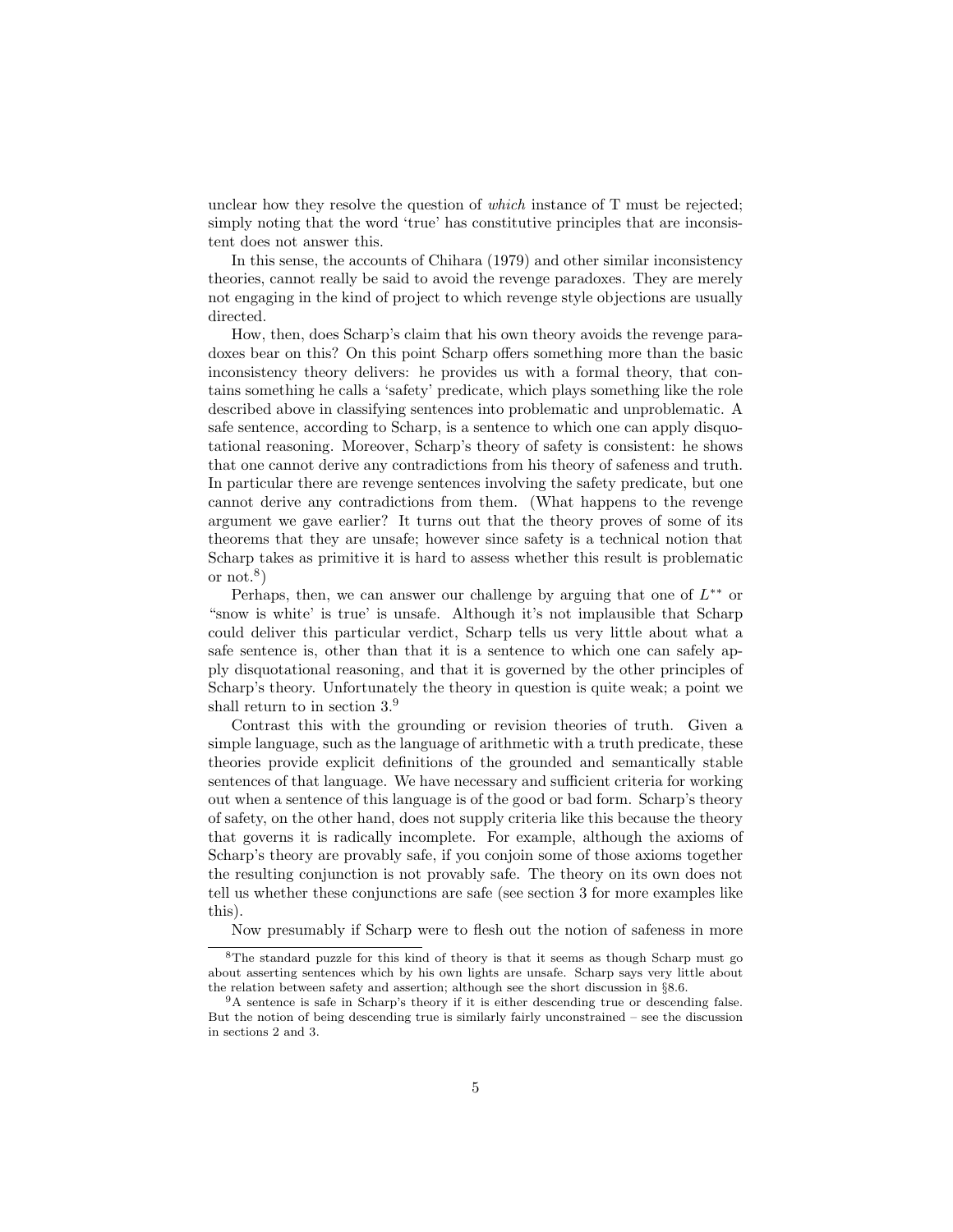detail – give us a background picture, from which answers to these questions would just fall out – we would have the resources to determine whether conjunctions of Scharp's axioms are safe.<sup>10</sup> But the problem is that it is far from clear that once we have such a characterisation of the safe sentences we won't inadvertantly reinstate the revenge paradox. This is exactly what is so hard about the revenge problem: as soon as one tries to say something informative about the problematic sentences, one runs into revenge. It is for exactly this reason, as well, that revenge paradoxes can be directed at grounding and revision theories of truth. Of course, the less one says about the safety predicate, the harder it is to formulate the revenge objection. This much goes for any subject matter – the less one says about something, the harder it is to formulate objections to what you're saying – but it would be misleading to think of this as a way of avoiding certain kinds of objections.

In short, revenge is quite a delicate matter for the inconsistency theorist. Although the inconsistency theorist typically doesn't accept the kind of ideology needed to get a revenge paradox going, it is arguable that this ideology must be part of any explanatory theory. Scharp's introduction of a safety predicate seems like a step in the right direction in this regard, however it is radically underdetermined which sentences are safe. More information about what counts as safe is needed before we can really assess the claim that Scharp has avoided the revenge paradoxes.

## 2 Scharp's theory of ascending and descending truth

Let us now turn to Scharp's positive theory of truth. According to Scharp, the ordinary concept of truth is inconsistent: some of the principles constitutive of the concept are false (possibly even inconsistent).<sup>11</sup> The following are two such principles for the concept of truth:

T-In If  $p$  then ' $p$ ' is true.

T-Out If 'p' is true then  $p$ .

A centerpiece of Scharp's book is the introduction of a pair of replacement concepts for theorizing consistently about truth. To adopt Scharp's own analogy, this pair of concepts stand to truth as rest mass and relativistic mass stand to the pre-relativistic uses of the word 'mass' before we discovered that the principles constitutive of the latter concept were false.

In the case of the pre-relativistic concept of mass some principles constitutive of the original concept are satisfied by rest mass, whilst some are satisfied by

 $10$ Scharp does give us a model theory, but it has little intuitive rationale. He does not, at any rate, go to any length to explain what safety amounts to in terms of the model theory, or to say informally what is wrong with sentences that turn out unsafe in the model.

 $11A$  principle is constitutive of a concept, according to Scharp, if possessors of the concept automatically gain a kind of (defeasible) entitlement to those principles.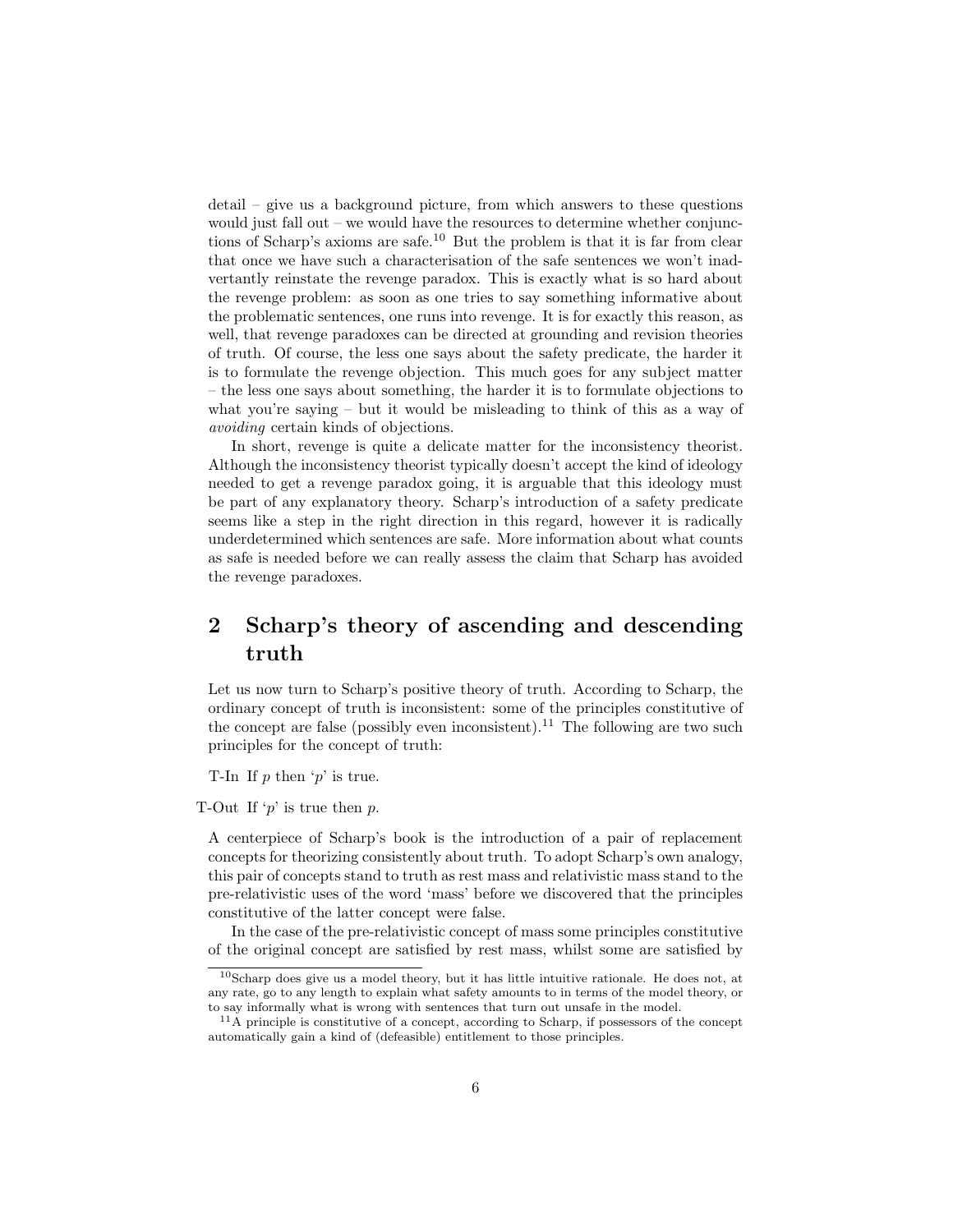relativistic mass. Scharp's replacement concepts, which he calls 'descending' and 'ascending truth' respectively, behave similarly with each inheriting one of the two jointly inconsistent principles constitutive of the original concept of truth:

AT-In If  $p$  then ' $p$ ' is ascending true.

#### DT-Out If  $p'$  is descending true then p.

Neither concept alone can do the explanatory work that the inconsistent concept of truth was supposed to do, but just as with the case of mass, they are each supposed to occupy a consistent fragment of the role of truth.

Considerations of liars involving these new predicates straightforwardly raise the question of whether the two revised principles are consistent. One needs not only to account for the sentences which say of themselves that they are not ascending true, and descending true, respectively, but also more complicated sentences such as the sentence that says of itself that it is not ascendingly descending true, and so on. Although Scharp doesn't go this route, there is actually an extremely natural way to co-opt constructions familiar from more standard theories of truth to achieve these principles.<sup>12</sup>

Before we consider Scharp's solution to this problem it will be instructive to consider one of these theories – the Kripke-Feferman theory (henceforth, KF) – as a useful point of comparison in what follows.<sup>13</sup> KF is a consistent theory of truth which accepts all instances of of T-Out. An intuitive way to think about the theory is by considering a particularly natural model for the theory: given a classical model,  $M$ , of a non-semantic language  $\mathcal{L}$ , we can extend it to a model of  $\mathcal{L}_{Tr}$  ( $\mathcal{L}$  with a truth predicate) by simply setting the extension of the truth predicate to the set of  $\mathcal{L}_{Tr}$  sentences that are grounded and true relative to M (for a precise definition of 'grounded' see Kripke (1975)).

According to this theory the liar sentence  $L$  is neither true nor false.<sup>14</sup> Thinking in terms of our model this is easily verified, since neither the liar or it's negation is grounded. Since, in particular,  $L$  is not true, one has to relinquish T-In, otherwise one could conclude that  $'L$  is not true' is true, and hence that L is true after all. However, there is another predicate definable within KF that does satisfy the axiom T-In, the dual of the truth predicate: 'doesn't have a true negation' (it stands to truth as possibility does to necessity). Since the original truth predicate classifies the liar as neither true nor false, the dual predicate classifies the liar as both true and false. More importantly, every instance of

 $12$ There is, of course, a very simple way of seeing the consistency of these two principles: just let the descending truth predicate apply to nothing and the ascending truth predicate apply to everything. We are looking for a pair of predicates with more interesting laws than this.

<sup>&</sup>lt;sup>13</sup>I am here working with the version of KF includes the claim that not all sentences are true, which is sometimes omitted from axiomatisations. A close variant of KF, VF, based on supervaluations is closer to Scharp's proposal, since it guarantees that the theorems of classical logic are true (Cantini (1990)). The difference between these theories will not really matter for my exposition, however, so I shall stick with KF since it is more familiar.

<sup>14</sup>By false I simply mean: has a true negation.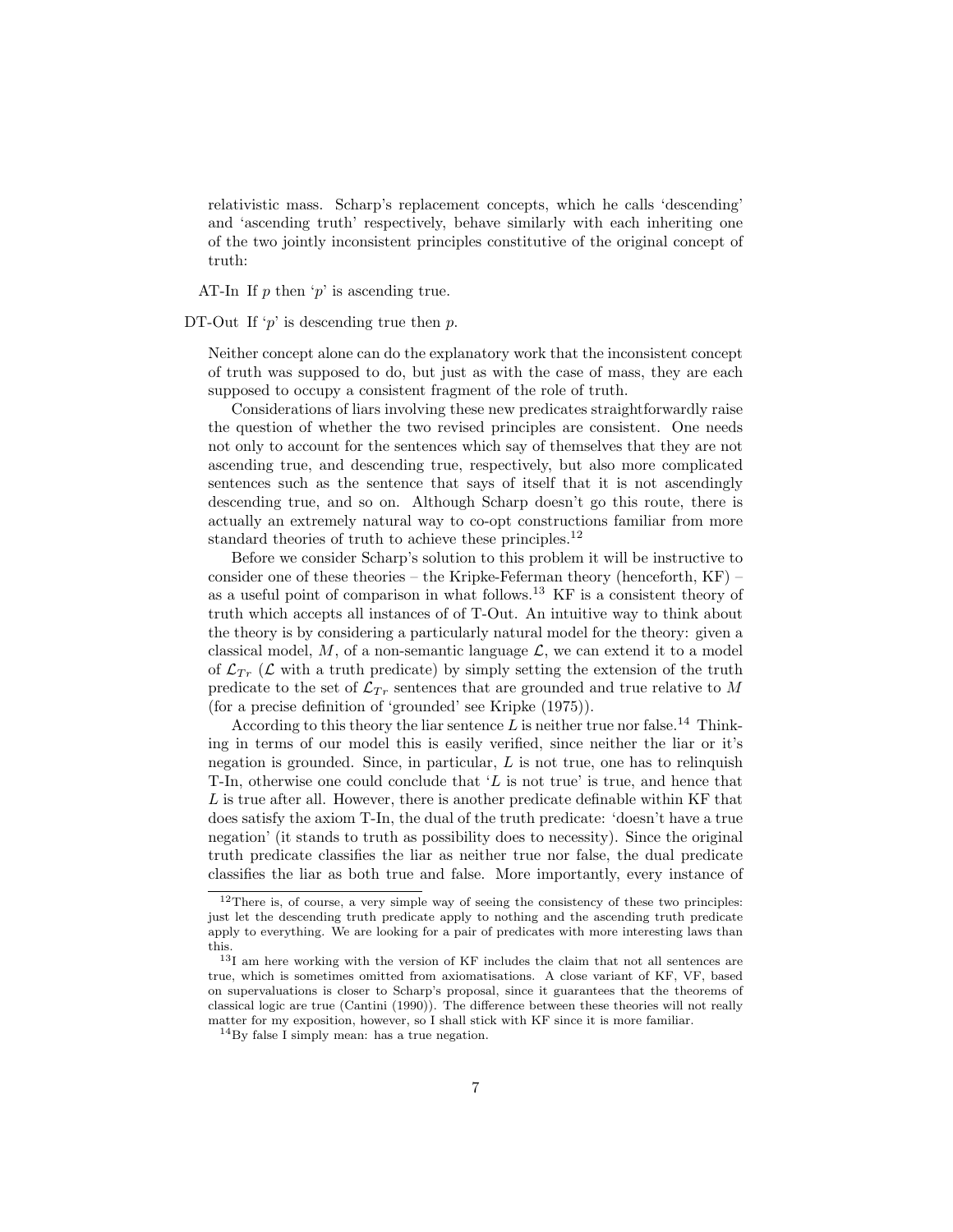T-In is validated for the dual predicate: the schema 'if  $p$  then 'not  $p'$  is not true' is a theorem of KF since it follows from the 'not  $p$ ' instance of T-Out by contraposition and the double negation laws – thus the dual of truth satisfies T-In within KF.

These observations make clear that one can get a rich and interesting two predicate theory of truth out of a single predicate theory such as KF by simply interpreting descending truth with the theory's truth predicate and interpreting ascending truth with its dual. Since we have such a simple and natural two predicate theory at our disposal it is worth examining the reasons Scharp doesn't simply adopt this kind of theory.

According to Scharp the basic theory KF is unsatisfactory because the theory proves that some of its own axioms aren't true: each instance of T-Out is part of the theory, but the claim that those instances of T-Out are true is not, and moreover cannot be consistently added to the theory. In the two predicate variant this results in 'a theory of descending truth that is not itself descending true' (p150). He calls this the 'self-refutation problem', and considers it to be a form of the revenge paradox (see the discussion of Maudlin on pp102-104). Thus Scharp rejects the two predicate variant of KF on the grounds that it succumbs to the self-refutation problem.

In fact this feature is not just an artefact of KF. One can show that any theory of descending truth (i.e. a theory that contains DT-Out) which also contains (i)-(iii) is inconsistent with the existence of a descending truth liar:

- (i) The instances of DT-Out are descending true:  $D(\ulcorner D(\ulcorner\phi\urcorner)\rightarrow\phi\urcorner)$
- (ii) The logical axioms are descending true:  $D(\ulcorner \phi \urcorner)$  whenever  $\phi$  is a logical axiom.
- (iii) Modus ponens preserves descending truth:  $D(\ulcorner \phi \rightarrow \psi \urcorner) \rightarrow (D(\ulcorner \phi \urcorner) \rightarrow$  $D(\ulcorner\phi\urcorner)).$

This result is known as Montague's paradox (see Montague (1963)). Since denying either (i) or (ii) would involve succumbing to the self-refutation problem, Scharp opts for the third option.<sup>15</sup> Modus ponens, and indeed many other rules of proof in Scharp's preferred theory ADT, do not preserve descending truth. The result, as Scharp puts it, is a theory of descending truth that is itself descending true.

However one has to be careful: although the axioms of ADT are descending true, many of its theorems aren't simply because the rules of proof can take descending truths to things that aren't descending true. Indeed there are theorems of ADT that ADT actually proves aren't descending true, such as the

<sup>15</sup>He cites Hartry Field's arguments to the effect that all theories of truth have rules that do not preserve truth (Field (2006)). Note that, pace Field, this is not entirely correct. There are, for example, theories based on revision and internal supervaluational constructions can be formulated in such a way that all of their rules provably preserve truth. These theories crucially must not be thought of as having the rule of inference 'from  $\phi$  infer  $Tr(\ulcorner \phi \urcorner)'$  and its converse, although they can have the *rule of proof* 'if  $\phi$  is provable, so is  $Tr(\ulcorner \phi \urcorner)'$  and it's converse, which can be captured in the object language using provability predicates: for the in and out rulse this includes  $Pr(\ulcorner \phi \urcorner) \leftrightarrow Pr(\ulcorner Tr(\ulcorner \phi \urcorner \urcorner).$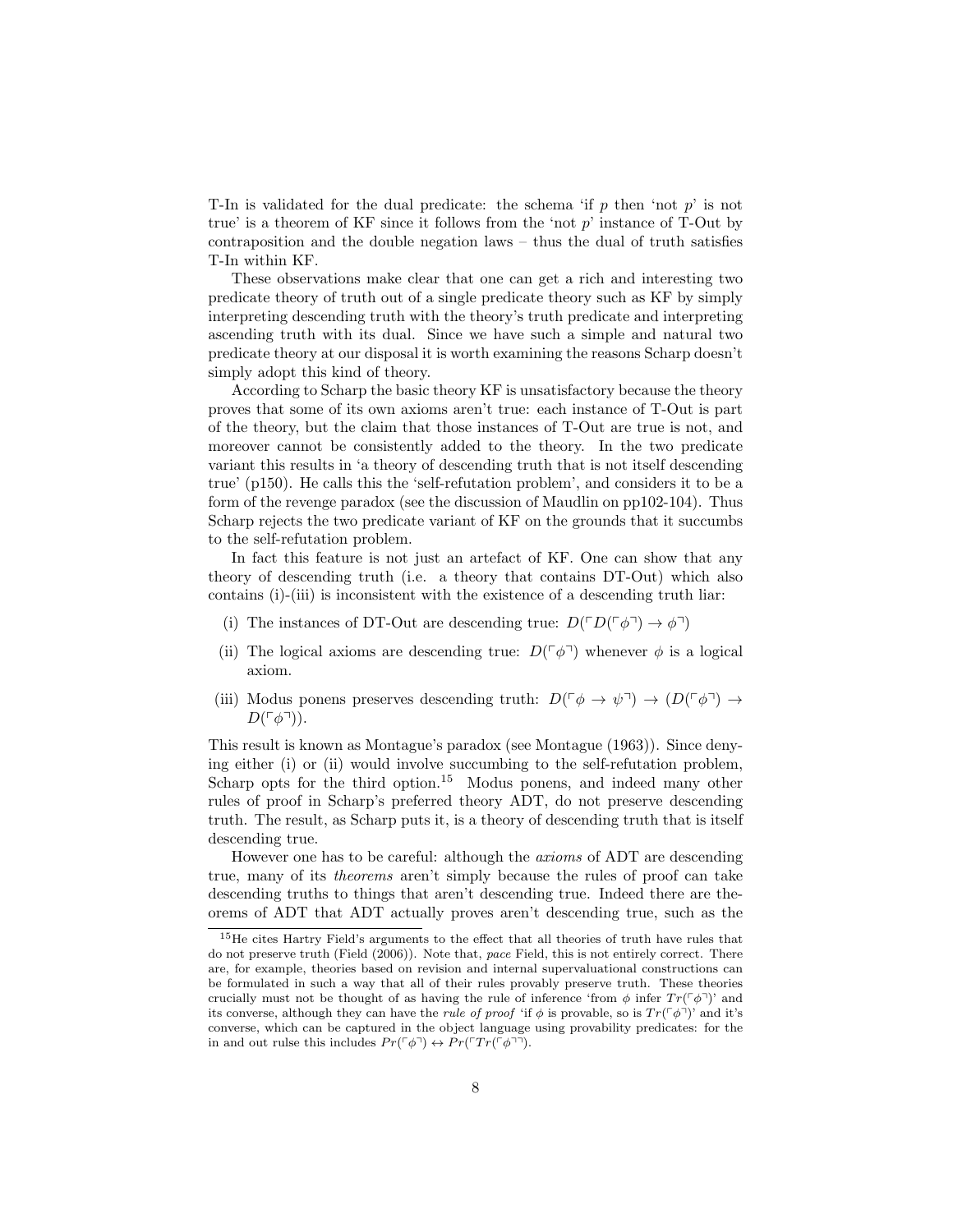descending liar. If one takes the self-refutation problem seriously, as Scharp apparently does, I think more discussion of this feature is required.

The first thing to note is that although Scharp's theory counts all of its axioms as descending true, this feature of the theory is extremely sensitive to how it is axiomatised. Logically equivalent axiomatisations of ADT can disrupt this feature. For example, the rule of double negation introduction does not preserve descending truth. Suppose that  $A$  is any one of Scharp's axioms – for concreteness sake, suppose it is an instance of DT-In. It is impossible to prove that  $\neg\neg A$  is descending true in ADT (the model I describe later, for example, does not count these sentences as descending true), so if I were to remove A from the theory and replace it with  $\neg A$ , although I would have a logically equivalent axiomatisation, the resulting system no longer proves that its axioms are descending true. A similar point can be made about conjunction introduction: according to Scharp's theory one can have two descending true sentences whose conjunction is not descending true. So if I had decided to conjoin the axioms of Scharp's theory instead of merely listing them separately I would no longer have a theory that can prove that all of its axioms are descending true (again, this is demonstrated by the model below).

When Scharp presents his theory ADT he does not say which of the logical connectives he is treating as primitive and which (if any) as defined. For reasons similar to those discussed above, this actually makes a difference to the content of the theory. If you took every connective as primitive then the theory can prove  $D(\ulcorner D(\ulcorner\phi\urcorner)\rightarrow\phi\urcorner)$  but not  $D(\ulcorner\neg D(\ulcorner\phi\urcorner)\vee\phi\urcorner)$ , whereas if you defined  $A \rightarrow B$  as simply  $\neg A \vee B$  then these would be identical and both would be part of the theory. These issues becomes significant later when we try to reaxiomatise Scharp's theory by treating different things as primitive.

Of course Scharp could augment his theory so that it included the claim that this or that particular logical equivalent of an axiom is also descending true (he would have to modify his consistency proof). But the point I'm making can be generalised quite significantly: one can show that descending truth cannot be preserved under logical equivalence, on pain of paradox. This follows from an argument Scharp discusses himself, attributed to Dana Scott (see §6.6.4), that establishes that descending truth cannot be consistently closed under the substitution of logical equivalents (and thus neither can any candidate extensions of Scharp's system). It follows that it is always possible to find reaxiomatisations of the theory which fall afoul of the self-refutation problem: logically equivalent ways of axiomatising the theory whose axioms are not descending true.

It is also unclear how stable Scharp's position on Montague's paradox is is. Scharp's attitude that it's OK to have rules of proof that do not preserve truth, but not OK to have untrue axioms requires one to draw a somewhat arbitrary line between rules of proof and axioms. Even in the case of propositional logic there is no standard way of haloing certain valid inferences as the rules of propositional logic and other valid principles the axioms. Natural deduction systems favour rules over axioms, for example, whereas Hilbert formalisations favour axioms over rules. In a Hilbert system one can derive the rules of the natural deduction systems, and in the natural deduction systems one can derive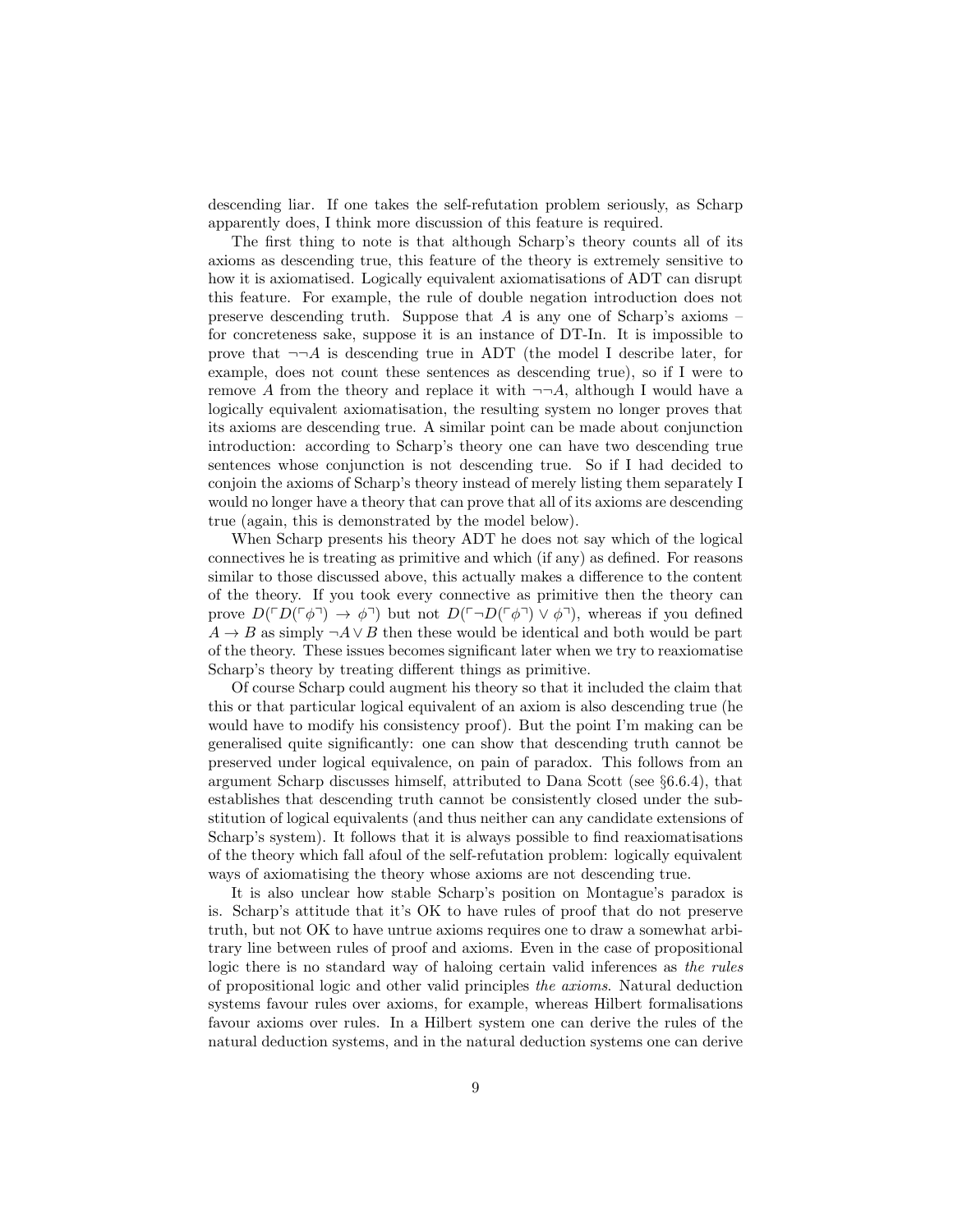the axioms of the Hilbert systems, but the choice to use one formalism rather than the other seems of little significance other than economy.

Indeed, if ones goal is simply to provide a theory of descending truth which proves that all of its axioms are descending true at the expense of having rules that preserve descending truth, then that goal can be achieved extremely easily. All one needs to do is reformulate the theory – be it KF, or what have you – so that it has no axioms at all, and has instead a bunch of rules of inference in their place. Here's a simplistic way to do that: replace each axiom, A, of the original system with the rule 'infer  $A$  from no premises'. I am certain that this maneuver would not satisfy Scharp, but I take it that this just goes to show that we need a clearer conception of what the self-refutation problem is, and what it would take to solve it. As such, I think, it is unclear whether Scharp's own proposal really meets the challenges he sets against his rivals.

## 3 The theory ADT

So what exactly is Scharp's theory of truth? Scharp presents his theory as a list of 20 axioms that govern both descending truth and ascending truth, and a notion of a sentence being 'safe' which effectively amounts to saying that the sentence is either descending true or descending false: in other words, it is not a descending truth gap (or equivalently, it is not an ascending truth glut). However there is some redundancy in Scharp's axiomatisation which obscures some notable features of the system. One thing we've noted already is that once we have either a descending or ascending truth predicate, we can simply define the other as its dual. To get a feel for the theory, then, it might make sense just to look at an axiomatisation purely in terms of one of the truth predicates, and treat the other predicate as defined. By getting a clearer picture of one of these predicates, we automatically can see what happens to the other.

Below is one such axiomatisation of ADT in terms of a descending truth predicate only. I assume here that the base language is that of arithmetic, and that in addition to the axioms below we have all of the axioms of Peano arithmetic. As noted above, it potentially matters which logical connectives I take as primitive; to avoid arbitrariness I shall take them all as primitive, although I shall treat ascending truth and the safety predicate as defined:  $A(\ulcorner \phi \urcorner)$  as  $\neg D(\ulcorner\neg \phi\urcorner)$  and  $S(\ulcorner \phi\urcorner)$  as  $D(\ulcorner \phi\urcorner) \lor D(\ulcorner \neg \phi\urcorner).$ 

- 1.  $D(\ulcorner \phi \urcorner) \rightarrow \phi$
- 2.  $D(\ulcorner\neg\phi\urcorner)\rightarrow \neg D(\ulcorner\phi\urcorner)$
- 3.  $D(\ulcorner \phi \land \psi \urcorner) \to D(\ulcorner \phi \urcorner) \land D(\ulcorner \psi \urcorner)$
- 4.  $D(\ulcorner\neg(\phi \lor \psi)\urcorner)) \to D(\ulcorner\neg \phi\urcorner) \land D(\ulcorner\neg \psi\urcorner)$
- 5.  $D(\ulcorner \phi \urcorner) \lor D(\ulcorner \psi \urcorner) \to D(\ulcorner \phi \lor \psi \urcorner)$
- 6.  $D(\ulcorner\neg\phi\urcorner)\lor D(\ulcorner\neg\psi\urcorner)\to D(\ulcorner\neg(\phi\land\psi)\urcorner)$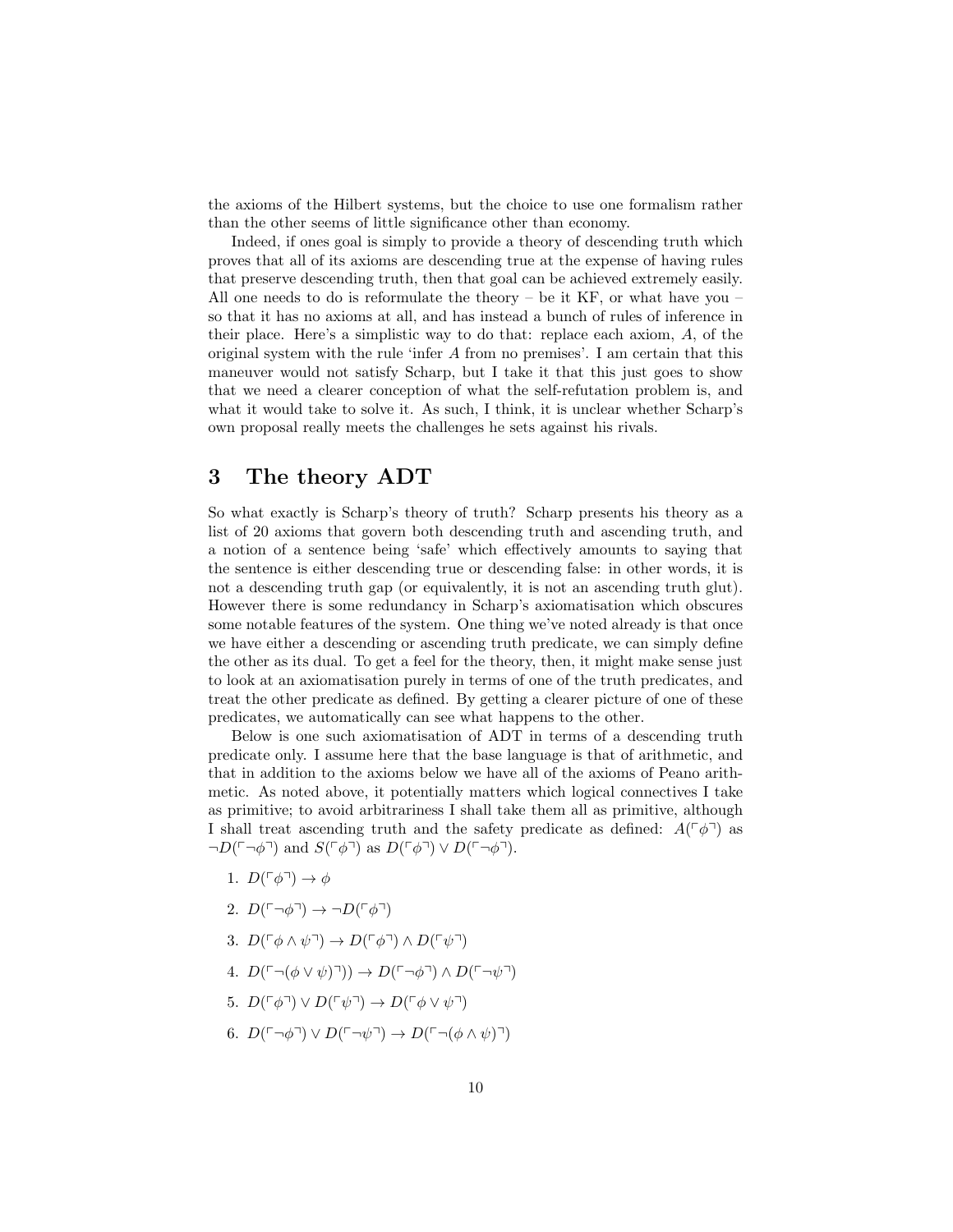- 7.  $s = t \rightarrow D(\ulcorner \phi \urcorner) \leftrightarrow D(\ulcorner \phi[s/t] \urcorner).^{16}$
- 8.  $D(\ulcorner \phi \urcorner)$  if  $\phi$  is a theorem of PA, an instance of 1-7, or is one of the principles  $(i)$ - $(ix)$  (see footnote.<sup>17</sup>)

To show the consistency of ADT Scharp introduces a fairly elaborate construction involving revision sequences and a novel way of modeling truth predicates which aren't closed under deduction which he calls 'xeno models'. As far as I can see, these models have little intuitive rationale, and are primarily introduced as a technical device for showing that no contradictions follow from the axioms of ADT. While there is certainly nothing wrong with this approach to consistency arguments, I suspect that the complexity of this particular construction obscures some of the more quirky features of the theory.

Alternatively, the consistency of ADT can be demonstrated with a fairly humdrum construction, albeit one which I think reveals the structure of descending truth in an illuminating way. Consider the following three rules of inference:

From  $\phi$  infer  $\phi \vee \psi$  and  $\psi \vee \phi$ 

From  $\neg \phi$  infer  $\neg (\phi \land \psi)$  and  $\neg (\psi \land \phi)$ .

From  $\phi$  infer  $\phi'$  whenever  $a = b$  is a true arithmetical identity statement and  $\phi'$  is the result of substituting some occurrences of b with a in  $\phi$ .

We can then think of the sentences that are descending true in Scharp's theory as those sentences that are either axioms of his theory (the principles  $(1)-(7)$ ,  $(i)$ -(ix) listed above), theorems of PA (including the theorems of logic) or things one can prove from those two sets using only the above rules. Indeed, it turns out that if we let  $M$  be a standard model of arithmetic that assigns the descending truth predicate the set of sentences just described then M is a model of ADT (see appendix). $18$ 

This model is also, in some sense, a minimal model of ADT: the descending truth predicate is as small as it can be in a way that's consistent with the

 $16$ This principle corresponds to Scharp's E principles, which appear to be stated as rules. However he treats them as axioms in the statement of his axiom D7.

<sup>17</sup>Principles (i)-(ix) are principles that are redundant in Scharp's axiomatisation, modulo definitions, except for the fact that he declares them descending true. They are, respectively: (i)  $\phi \to \neg D(\ulcorner \neg \phi \urcorner),$  (ii)  $\neg \neg D(\ulcorner \neg \phi \urcorner) \to \neg D(\ulcorner \neg \neg \phi \urcorner),$  (iii)  $\neg D(\ulcorner \neg \phi \urcorner) \lor \neg D(\ulcorner \neg \psi \urcorner) \to \neg D(\ulcorner \neg (\phi \lor \phi \urcorner))$  $(\psi)^{\gamma}$ ), (iv)  $D(\ulcorner \phi \urcorner) \leftrightarrow \neg \neg D(\ulcorner \neg \neg \phi \urcorner)$ , (v)  $D(\ulcorner \phi \urcorner) \lor D(\ulcorner \neg \phi \urcorner)) \leftrightarrow (D(\ulcorner \phi \urcorner) \lor \neg \neg D(\ulcorner \neg \phi \urcorner)$ , (vi)  $\phi \wedge (D(\ulcorner \phi \urcorner) \vee D(\ulcorner \neg \phi \urcorner)) \rightarrow D(\ulcorner \phi \urcorner), \text{ (vii) } \neg D(\ulcorner \neg \phi \urcorner) \wedge (D(\ulcorner \phi \urcorner) \vee D(\ulcorner \neg \phi \urcorner)) \rightarrow \phi, \text{ (viii) } s =$  $t \to (\neg D(\ulcorner \neg \phi \urcorner) \leftrightarrow \neg D(\ulcorner \neg \phi[s/t\urcorner)),$   $(ix)$   $s = t \to (D(\ulcorner \phi \urcorner) \vee D(\ulcorner \neg \phi \urcorner)) \leftrightarrow (D(\ulcorner \phi[s/t\urcorner) \vee D(\ulcorner \phi \urcorner))$  $D(\lceil -\phi[s/t]\rceil)$ ) when  $s = t$  is a true arithmetical identity. Note that all of these principles are obviously logically equivalent to or provable from axioms (1)-(7). However we have to include them manually since descending truth isn't closed under logical equivalence or consequence, and Scharp's theory treats these particular sentences as descending true, modulo definitions.

<sup>18</sup>Note here that I don't include conjunction elimination, despite the presence of axiom 3. This is because the set I've described is already closed under conjunction elimination: the only conjunctions in the extension of D are theorems of arithmetic, and the conjuncts in this case are also theorems of arithmetic. A similar point applies to axiom 4, and the rule it corresponds to.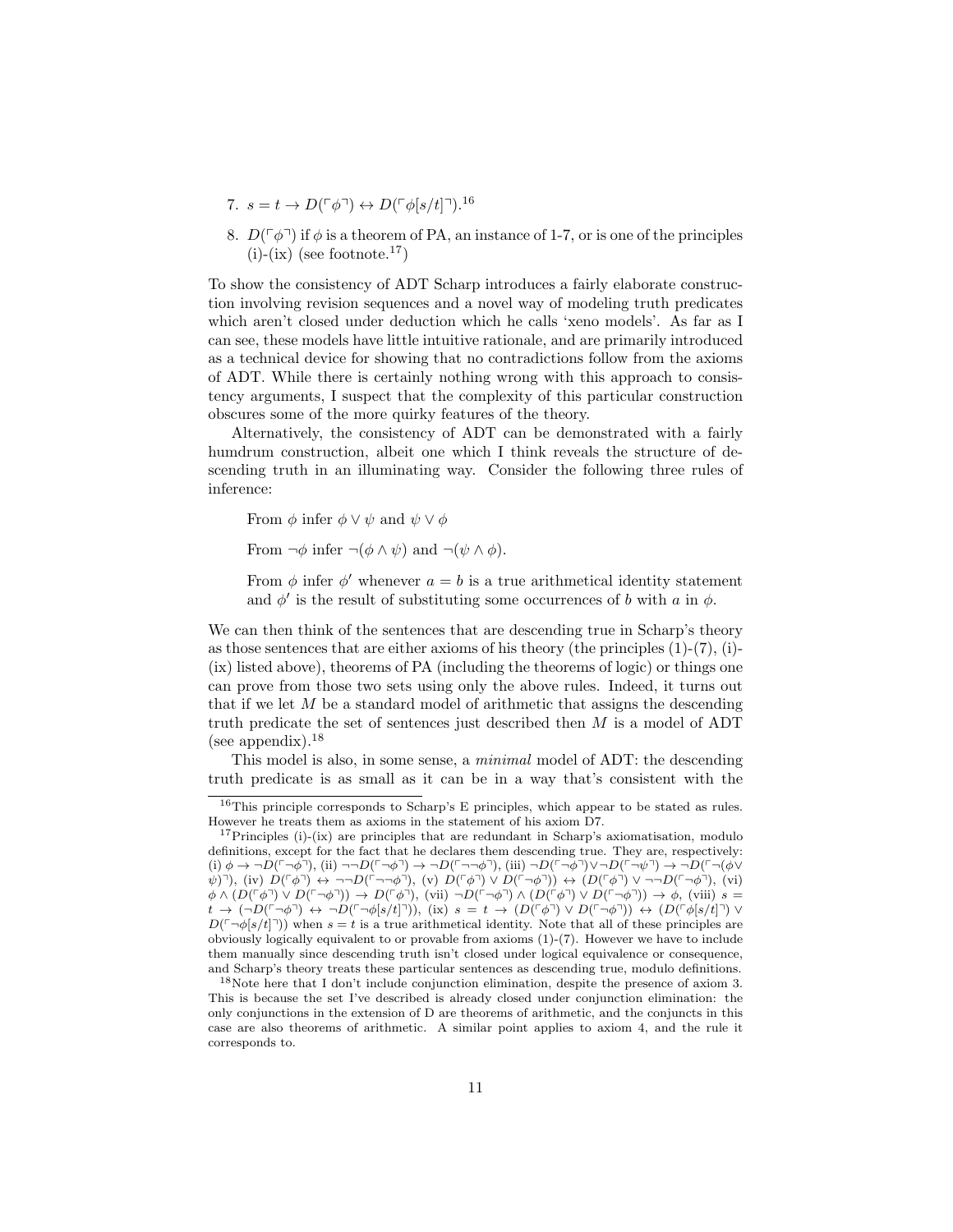axioms of ADT. What we can see quite clearly from this model is that the descending truth predicate is closed under disjunction introduction, another rule very similar in spirit to disjunction introduction (given deMorgan equivalence) and a principle that allows us to substitute coreferring terms. As we noted above, it cannot be closed under modus ponens on pain of paradox.

But there is a lot of space between the rules we can close descending truth under in Scharp's framework, and the rules we can't. For example, note also that conjunction introduction does not preserve descending truth in our model, nor does double negation elimination and introduction, the deMorgan laws or the contraposition laws. In fact, in the above model even though the axioms (1)-(7) are descending true, no conjunction of them is descending true. Not even the conjunction of an axiom with itself is descending true in this model, so it follows that although ADT can prove that  $D(\ulcorner 0 = 0 \urcorner) \rightarrow 0 = 0$  is descending true, for example, it can't prove that the conjunction  $(D(\ulcorner 0 = 0 \urcorner) \rightarrow 0 =$  $0 \wedge (D(\lceil 0 \rceil 0 \rceil) \rightarrow 0 = 0)$  is descending true. Scharp's framework goes a small way to respecting deMorgan equivalence, but not very far: we make sure that we are not only closed under disjunction introduction, but also negated conjunction introduction. However we fall far short of the full deMorgan equivalences.

A more striking feature is that descending truth is not provably closed under the associativity or commutivity laws for conjunction. This fact is not demonstrated by the model I give in the appendix, but can be seen by taking any three axioms, A, B and C, and adding the conjunction  $((A \wedge B) \wedge C)$  and  $(A \wedge B)$ to the extension of the descending truth predicate described in the appendix model and closing under the three laws of inference. In the resulting model  $((A \wedge B) \wedge C)$  is descending true but  $(A \wedge (B \wedge C))$  is not. One can similarly construct a model in which  $(A \wedge B)$  is descending true but not  $(B \wedge A)$ .

Now it is clear that Scharp does not consider ADT to be the full story (see §6.4). As a theory it is surely incomplete: perhaps there are further truths about descending and ascending truth that the theory does not capture. Incompleteness is an inevitable feature of many theories, after all. For instance, there are many truths about the natural numbers that one cannot prove within the mathematically rich system of Peano arithmetic. If the issue was just a matter of incompleteness, then although the above observations reveal the extent of the incompleteness there is no particularly pressing worry for Scharp's overall project. Of course one needs to know that any desirable principles we are missing can be consistently added to ADT, and since Scharp has no model of these further principles we have no guarantee that they can be; this at most indicates that further work is still needed.

However I think that behind the issue of incompleteness lurks a more substantial, methodological problem with Scharp's approach. The notions of ascending truth, descending truth and safety are all technical notions: they are replacements for the inconsistent pretheoretic concept of truth, and they simply aren't concepts we had prior to theoretical investigation. In so far as we have a grasp on these notions at all, it is acquired solely by the things Scharp tells us about them. In this respect ascending and descending truth are quite unlike the arithmetical concepts: the former concepts are explained to us by the theo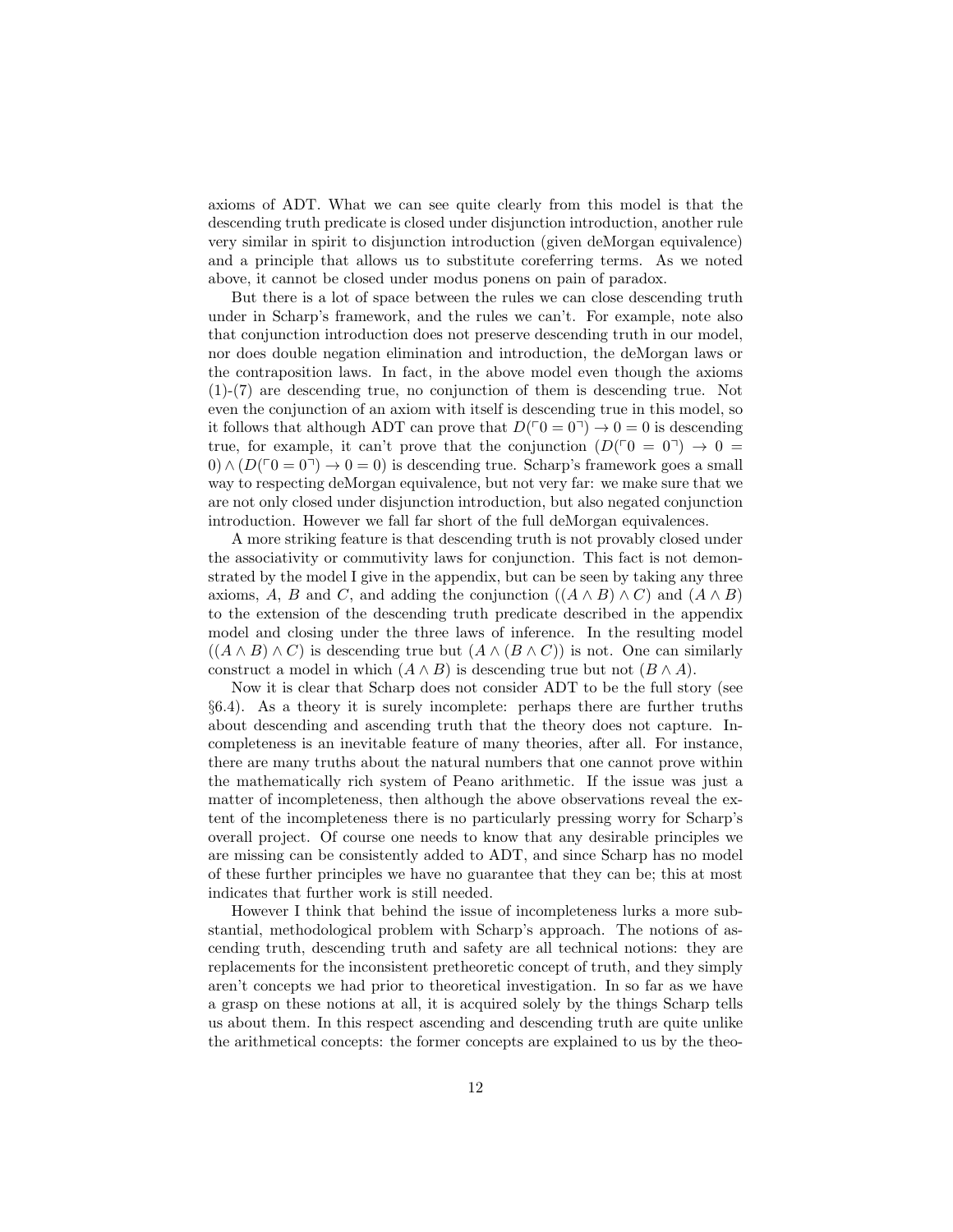retical role that they play, whereas we clearly have an self-standing grasp of the arithmetical concepts independently of any axiomatisation of them.

The above observations, however, indicate that this theoretical role is actually quite thin. We are told, for example, that ascending and descending truth are supposed to obey T-in and T-out respectively. This is consistent with ascending truth applying to every sentence, and descending truth applying to no sentence. The more substantial theory, ADT, does a little more to narrow things down, but as we have seen it leaves much open. One might hope to beef up the theoretical role of ascending and descending truth by relating them to the norms of assertion and belief. Unfortunately, neither ascending nor descending truth hook up with assertion or belief in a straightforward way: clearly the theorems of ADT ought to be assertable and believed, but the theorems aren't all descending true, and dually there are ascending truths which aren't assertable – ascending truths can sometimes be inconsistent with one another. In short, we have very little to go on.

In light of this I think talk of the incompleteness of ADT or the idea of a better, more substantial theory of descending and ascending truth, characterising a larger range of principles governing the concepts, is a bit premature: we don't really know what we're aiming for. It is worth contrasting the situation here with the situation in KF, for example. KF sets out to axiomatise the notion of a grounded truth: a sentence whose truth is ultimately grounded by the non-semantic facts. The concept the theory is characterising is clearly in sight prior to the project of trying to axiomatise it, much like Peano arithmetic, and moreover, the theory has a set of intended models with an intuitive rationale behind them. As such we have a clear guide as to which inferences involving truth are to be accepted, and we have the resources to prove that a given theory is complete.<sup>19</sup> But what is guiding our choices when we come to strengthening ADT? There are pairs of natural axioms that can be consistently added to ADT on their own, but not together – how do we decide in these cases? Why, for example, does Scharp insist that descending truth is closed under disjunction introduction, but not conjunction introduction? It is hard to imagine motivating a background picture which favours one of these laws but not the other.<sup>20</sup>

It is perhaps interesting to note at this juncture that Scharp could have consistently added more principles to ADT if he had wanted. For example, if we added conjunction introduction and elimination and double negation introduction and elimination to the three rules listed above, then the consistency proof in the appendix extends completely straightforwardly; one could have these principles if one wanted.<sup>21</sup> There are, however, other rules I could have

<sup>19</sup>Indeed, you can prove the completeness of KF with respect to the class of all models that result from a fixed point of a Kripke construction. Perhaps of more interest is the fact that if we are just interested in the minimal fixed points of Kripke's construction then no recursive axiomatisation is possible: the model theory is all we have to go on.

 $20$ Conjunction introduction is one of the few rules, along with modus ponens, that Scharp is explicit about: descending truth is closed under neither.

<sup>&</sup>lt;sup>21</sup>Once one has added conjunction introduction the resulting set is no longer closed under conjunction elimination, so we must add it manually to get axiom 3. The proof of consistency is basically the same, except that one has to consider a few more cases for the conjunction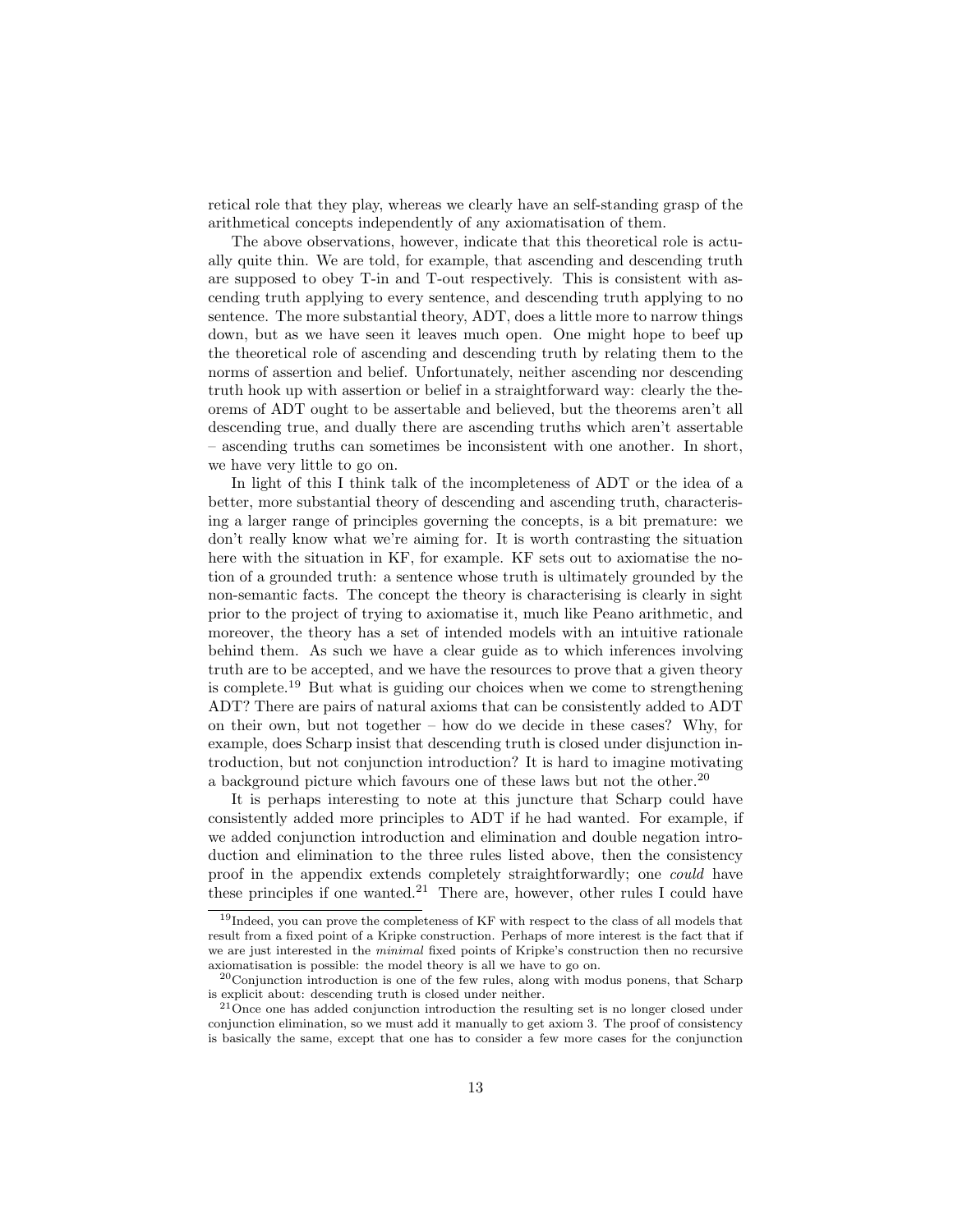added instead which would have precluded me from consistently adding these rules; $2<sup>2</sup>$  the moral is that we need to be told more about the concepts we are axiomatising before we start trying to make these choices.

## 4 Appendix

Let  $C(S)$  be the smallest set containing the set S that is closed under the three rules of inference listed in section 3, and let  $\mathcal{L}_{Tr}$  be the language of arithmetic with a truth predicate.

Let  $M$  be the model of this language that assigns the standard interpretation to the arithmetical vocabulary and assigns  $X = C({\phi \mid \phi \text{ an instance of (1)-(7)}},$ (i)-(ix) or a theorem of PA}) as the interpretation of D. Then M is a model of ADT.

**Axiom 2:** is validated since  $X$  is a classically consistent set (you can construct a standard model by setting the extension of  $D$  to be the empty set).

**Axiom 3/4:** if  $\phi \land \psi \in X$  then it is because  $\phi \land \psi$  is a theorem of PA (no other members of X are conjunctive). Thus both  $\phi$  and  $\psi$  are theorems of PA and are thus in  $X$ . The argument for axiom 4 is basically the same.

**Axiom 5/6:** if  $\phi \in X$  or  $\psi \in X$  then  $\phi \vee \psi \in X$  since X is closed under disjunction introduction. Same argument for (6).

**Axiom 7:** if  $a = b$  is true in M it is a true arithmetical identity statement so  $\phi$  is in X iff  $\phi'$  is, since X is closed under the third rule.

**Axiom 8:** each of the axioms  $(1)-(7)$ ,  $(i)-(ix)$  and the theorems of PA are members of  $X$  by stipulation.

Axiom 1: we prove by induction on formula complexity that every member of X is true in M. Say that  $\phi$  and  $\psi$  are s-equivalent if they can be gotten by making a substition of two terms that constitute a true arithmetical identity. Note that s-equivalents of theorems of PA are theorems of PA.

If  $\phi$  is atomic and  $\phi \in X$  then  $\phi$  is a theorem of PA (no other members of X are atomic). So  $\phi$  is true in M since M is a standard model.

 $\phi = \phi \wedge \psi$ . The only members of X that are conjunctive are the theorems of PA, so these instances of  $(1)$  are true in  $M$ .

 $\phi = \psi \vee \chi$ . Suppose  $\phi \in X$ . Then either  $\phi$  is a theorem of arithmetic (see above) or  $\phi$  was inferred by disjunction introduction (or is s-equivalent to something inferred by disjunction introduction). So we know that  $\psi \in X$ or  $\chi \in X$ , and by inductive hypothesis either  $\psi$  or  $\chi$  is true in M. Either way  $\psi \vee \chi$  is true in M. (If  $\phi$  was merely s-equivalent to something inferred by disjunction introduction then either something s-equivalent to  $\psi$  or something s-equivalent to  $\chi$  is in X, and we can reason analogously.)

and negation clauses of the inductive proof of axiom 1.

<sup>&</sup>lt;sup>22</sup>The rule: from A and  $\neg(A \wedge B)$  infer  $\neg B$ , for example, is not consistent with double negation elimination, for then  $\neg(A \land \neg B)$  would behave exactly like the conditional in Montague's theorem.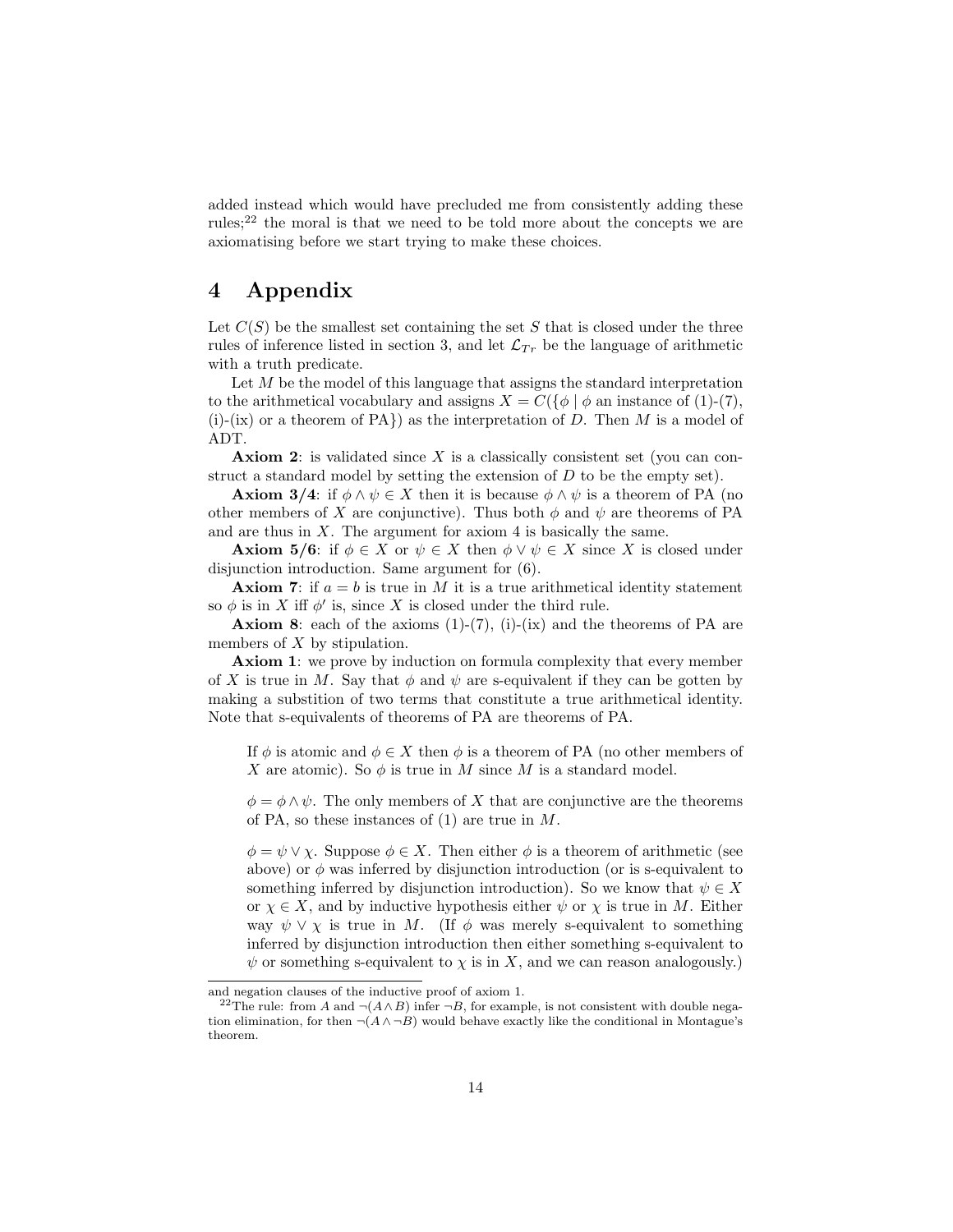$\phi = \neg \psi$ . Suppose  $\phi \in X$ . Then either  $\phi$  is a theorem of arithmetic (see above) or  $\phi = \neg(\psi \wedge \chi)$  and was inferred by the second rule (or is s-equivalent to something inferred by that rule). So either  $\neg \psi \in X$ or  $\neg \chi \in X$ , and by inductive hypothesis either  $\neg \psi$  or  $\neg \chi$  is true in M. Either way  $\neg(\psi \wedge \chi)$  is true in M. (If  $\phi$  is merely s-equivalent to something inferred by the second rule we can reason analogously.)

 $\phi = \psi \to \chi$ . Suppose  $\phi \in X$ . Then either  $\phi$  is a theorem of arithmetic (see above), or an instance of the principles  $(1)-(7)$ ,  $(i)-(ix)$  or s-equivalent to one of them. If it is an instance or s-equivalent to an instance of  $(2)-(7)$ then  $\phi$  is true in M by the above arguments. . Suppose, then, that it is an instance of (1):  $\phi = D(\ulcorner \psi \urcorner) \rightarrow \psi$ . We can see that this is true in M as follows: suppose  $\psi \in X$ . Since  $\psi$  has less complexity than  $\phi$  we know that  $\psi$  is true in M, so  $D(\ulcorner \psi \urcorner) \rightarrow \psi$  is true in M. (This works if  $\phi$  is merely s-equivalent to an instance of (1).) Finally, M also validates principles (i)-(ix) since they are all provable from principles  $(1)-(7)$  and M is a classical model.

### References

- Bacon, A. (2015). Can the classical logician avoid the revenge paradoxes? Philosophical Review 124 (3), 299–352.
- Burge, T. (1979). Semantical paradox. The Journal of Philosophy 76(4), 169– 198.
- Cantini, A. (1990). A theory of formal truth arithmetically equivalent to id1. The Journal of Symbolic Logic 55 (01), 244–259.
- Chihara, C. (1979). The semantic paradoxes: A diagnostic investigation. The Philosophical Review 88 (4), 590–618.
- Field, H. (2006). Truth and the unprovability of consistency. *Mind*  $115(459)$ , 567–606.
- Gupta, A. and N. Belnap (1993). The revision theory of truth. The MIT Press.
- Kripke, S. (1975). Outline of a theory of truth. The Journal of Philosophy  $72(19)$ , 690-716.
- McGee, V. (1990). Truth, vagueness, and paradox: An essay on the logic of truth. Hackett Publishing Company Inc.
- Montague, R. (1963). Syntactical treatments of modality, with corollaries on reflexion principles and finite axiomatizability. Acta philosophica fennica 16, 153–167.
- Prior, A. (1961). On a family of paradoxes. Notre Dame Journal of Formal Logic  $2(1)$ , 16-32.